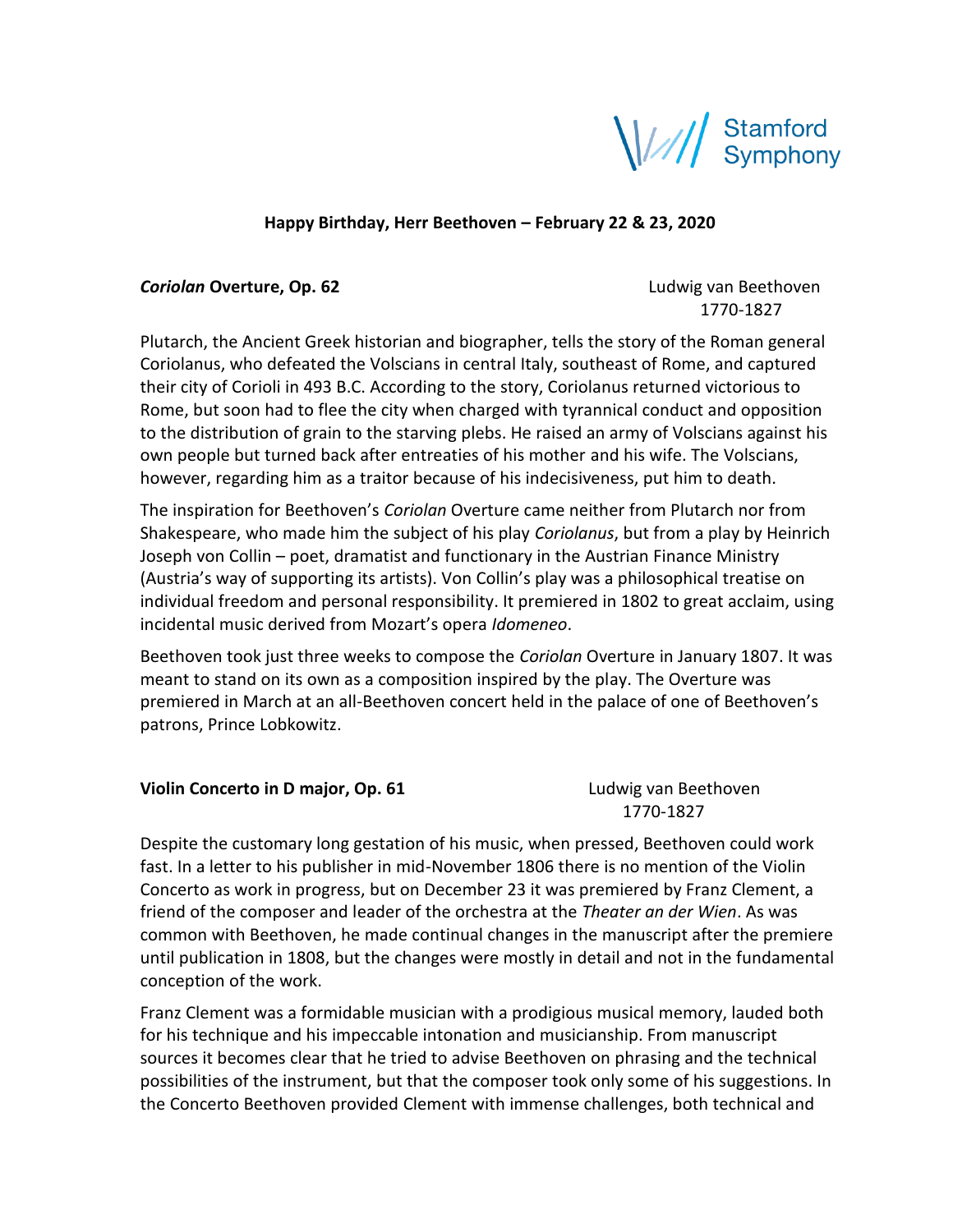musical. In retrospect, it is clear that the Concerto was the first major violin concerto of the late Classical period, acting as a model for the subsequent works of Felix Mendelssohn, Johannes Brahms and Max Bruch.

The premiere, however, was not a success, nor did the work fare much better the following year. The public simply didn't get it. The turning point for the Concerto came in 1844, when 13-year-old Joseph Joachim performed it in London with the Philharmonic Society, Mendelssohn conducting. For the occasion, the Society set aside its rule against the appearance of child prodigies. Joachim at 13 was considered a fully mature artist.

It is an amusing – and often educational – exercise in virtual time travel to put oneself in the shoes of an audience who rejected a work of art that subsequently went on to be haled as a masterpiece. So, what did Beethoven's audience object to in the Concerto?

First of all, there is the sheer heft of the piece; even Mozart's five violin concertos were significantly shorter and lightweight by comparison. Then there's the opening; Beethoven was no newcomer to controversial openings. Was it the four repeated identical solo timpani beats that form part of the main theme that amazed Beethoven's contemporaries? Haydn had done the same thing in the Symphony No. 103, the "Drum Roll," but *that* was a symphony, not a violin concerto. At the fifth beat, the woodwinds, and particularly the oboe, chime in with a gentle melody, but the four notes return immediately, now a motto that carries over as a part of all of the subsequent themes.

The Concerto contains cadenzas for all three movements, but it also contains many cadenza-like passages. Clement's virtuosity and pinpoint accuracy of intonation inspired the composer to give special prominence to the high E-string. The soloist's entrance in the first movement is a telling example, and passages in all three movements occupy the instrument's stratosphere where even Vivaldi had seldom trod.

## **Symphony No. 7 in A major, Op. 92** Ludwig van Beethoven

1770-1827

There is little information about Beethoven's activities during 1812, the year of the composition of the Seventh Symphony. He was in poor health and while he produced little else that year, the Symphony makes up for in quality what was lacking in quantity. The year itself was momentous; the Russian winter had finally halted Napoleon in his eastward march of conquest, a fact that must have lightened Beethoven's heart. Napoleon had been the composer's hero, the intended dedicatee of his Third Symphony, but his insatiable lust for conquest and power was so disillusioning that Beethoven rescinded the dedication and harbored a lifelong grudge. The hardship resulting from Napoleon's occupation of Vienna in 1809-10 added to his bitterness. The Seventh Symphony premiered on December 8, 1813 at a gala benefit concert to aid the wounded of the latest battles against Napoleon.

Also on the program were *Wellington's Victory* (the "Battle Symphony"), celebrating another Napoleonic defeat, the Eighth Symphony and numerous smaller works. Beethoven – although profoundly deaf – directed an orchestra made up of Vienna's most important